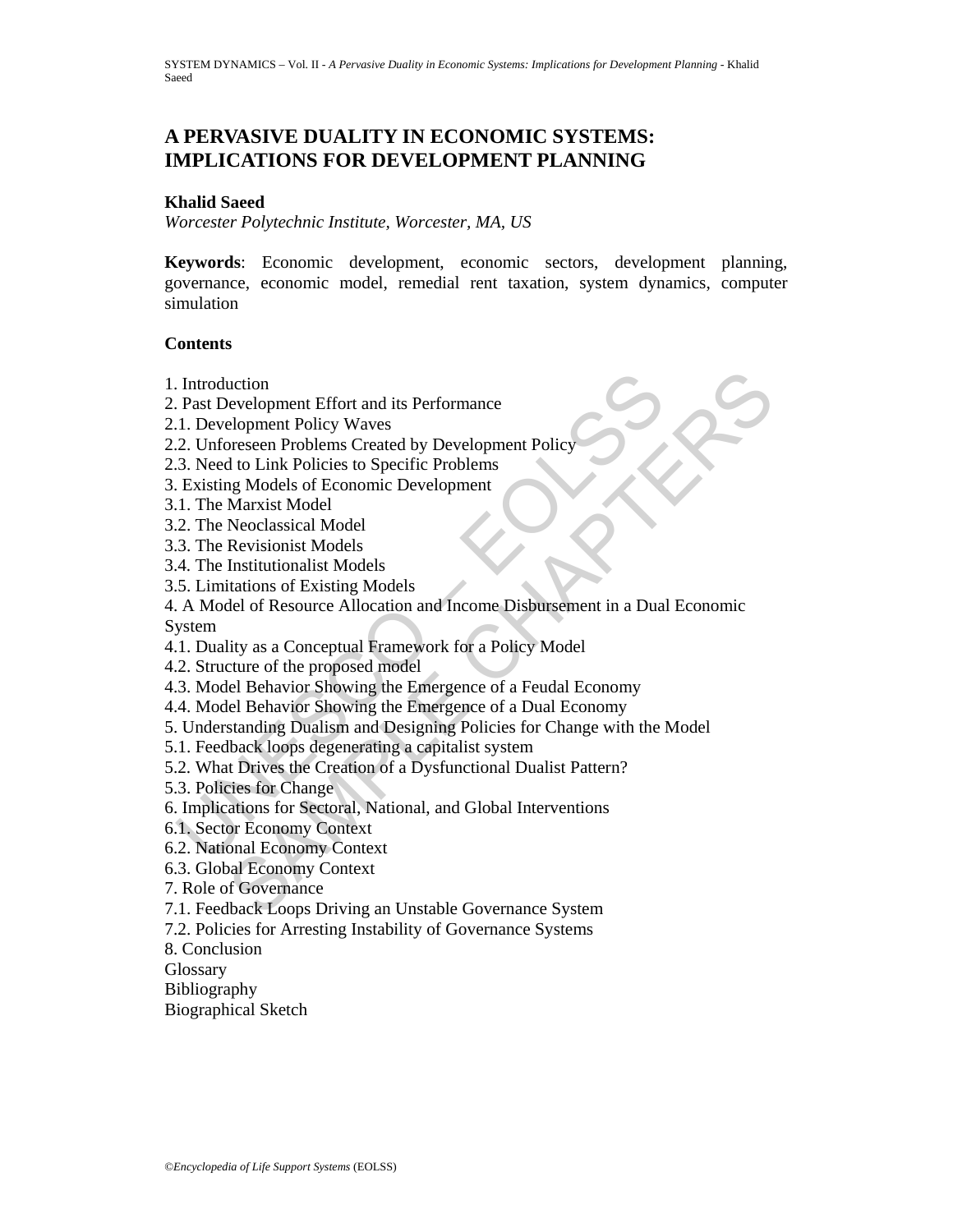#### **Summary**

This section recognizes the existence of a pervasive duality in economic systems at the sectoral, national, and global levels. Using a generic system dynamics model of a dual economic system developed earlier by the author, it attempts to search for an operational policy framework to achieve sustainability through instruments that are feasible to implement within this reality and within the existing institutional framework. The critical policy that is needed to change income distribution in a dual economy is taxation of rent income, which penalizes absentee ownership. The policies needed to facilitate economic development include financial, institutional, and technological development instruments that are relatively well known, but ineffective when implemented without the critical policy of taxing rent income. These instruments are interpreted at the sectoral, national, and global levels, and the appropriate institutional arrangements for implementing them are outlined.

#### **1. Introduction**

terpreted at the sectoral, national, and global levels, and the approp<br>
rangements for implementing them are outlined.<br> **Introduction**<br>
s the world moves toward economic globalization, the intellectual<br>
conomic development As the world moves toward economic globalization, the intellectual perspectives on economic development have come to fall into two broad groups, free market and fairness. The proponents of free market often seek an illusive, perfect market system both at the global and the local levels, with proposals to intervene into the pricing mechanisms to correct distortions in resource use and to improve economic efficiency. Those for fairness often dwell on the issues of responsibility for past performance and justice at the global level, while striving to promote formal industrial production locally. Both sides unfortunately fail to see that the policy recommendations they make might be irrelevant to the economic systems actually in place, both at the global and the local levels.

d at the sectoral, national, and global levels, and the appropriate institutions<br>
nents for implementing them are outlined.<br> **Auction**<br>
world moves toward economic globalization, the intellectual perspectives of<br>
celvelopm Many of these recommendations also lie outside the scope of existing policy institutions operating mostly at local levels, and call for global measures that are often impossible to implement. There evidently is a need to reexamine the question of sustainability in the light of the economic systems actually in place. This paper suggests that there exists a pervasive duality in the economic systems at the sectoral, national, and global levels, which makes most of the policy instruments suggested by both groups irrelevant, while their implementation leads to unexpected results. A generic system dynamics model of resource allocation and income distribution processes in a dual economic system developed by the author is used in this paper to outline taxation, expenditure, technological, and international trade policies to achieve sustainable economic development.

#### **2. Past Development Effort and its Performance**

Development planning has been driven by aggregate percepts of economic growth rather than by a comprehensive understanding of the complex information relationships formed through the interaction of multiple subeconomies existing at local and global levels. As a result of this, the performance of development policies has varied widely from country to country.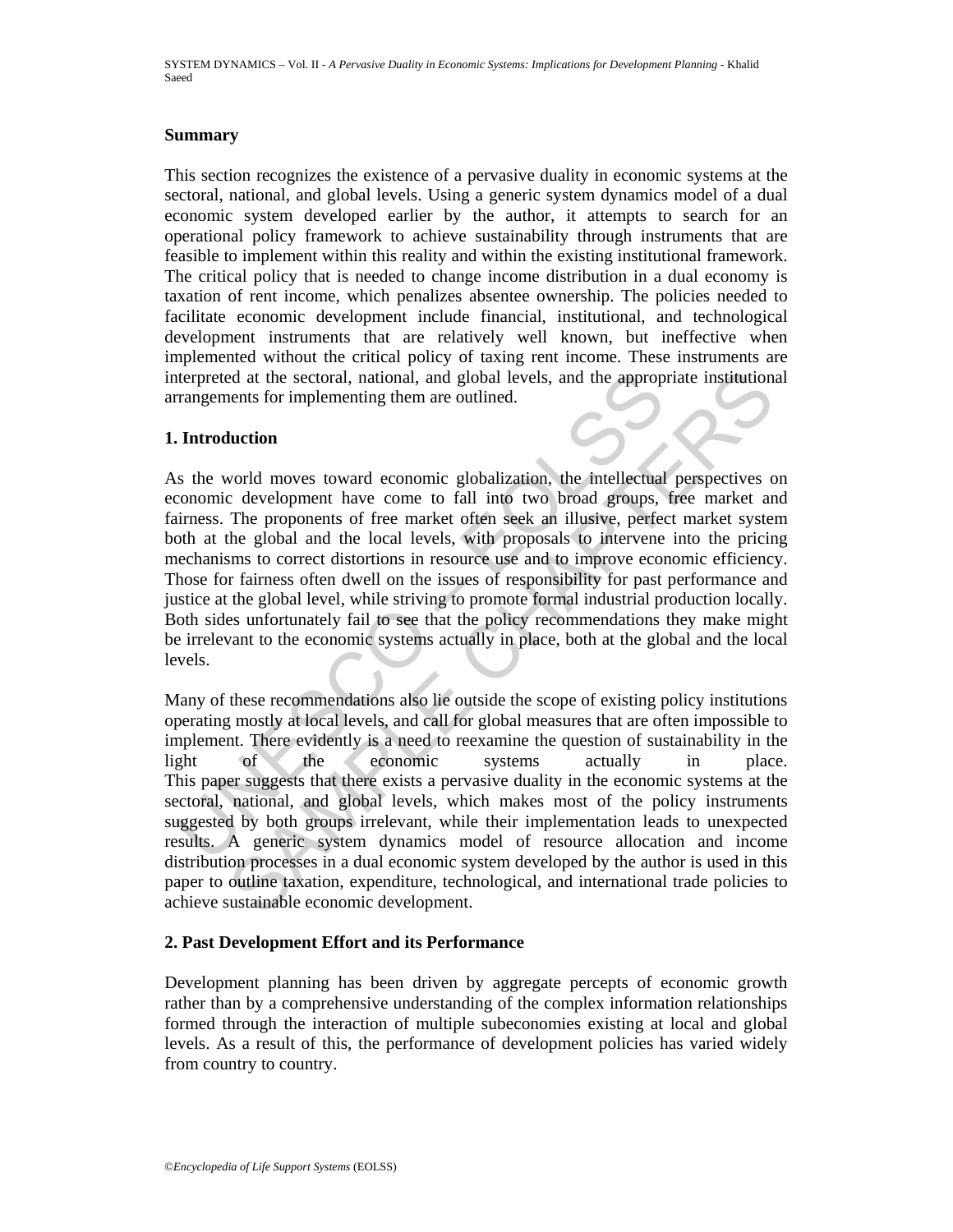# **2.1. Development Policy Waves**

The 1960s were a period of indiscriminate expansion in capital that exacerbated an already polarized income distribution pattern in most countries, fueling conflict between economic classes. The 1970s advocated public sector development, which not only created largely inefficient organizations, but also stymied entrepreneurship in the private sector. The 1980s sanctioned export-based development, with disregard to the terms of trade, which drained many developing economies and devastated their natural endowments. The 1990s witnessed the advocacy of free enterprise, free world trade, and free capital movements with disregard to the structure of the global economy. This was accompanied by a drive to privatize public finance, with the question of sustaining welfare often swept under the rug. The 1990s also saw an emphasis on environmental issues and global accords, but these remain somewhat disconnected from other policies.

# **2.2. Unforeseen Problems Created by Development Policy**

sues and global accords, but these remain somewhat disconnected from<br>
2. Unforeseen Problems Created by Development Policy<br>
his progression of policy waves continues to create unforeseen problement<br>
his progression of poli d global accords, but these remain somewhat disconnected from other policies<br>oreseen Problems Created by Development Policy<br>gression of policy waves continues to create unforeseen problems, which see<br>coming worse. Foreign This progression of policy waves continues to create unforeseen problems, which seem to be becoming worse. Foreign assistance over these waves led to staggering debt burdens whose management is a nightmare. Technology transfers effected a vulnerable rather than a sustainable production organization that has been unable to find solutions to the problems faced in the course of its operations. The so-called comparative advantage in labor cost actually created stagnation in local demand in many instances, leading to increased dependence on exports to industrialized countries. The drive to privatize public finance with disregard of the long-term welfare of the population is creating an infrastructure whose burden is regressive and encourages the development of a centralized economic base. The new free trade and capital movement paradigm appears to be exacerbating the distinction between the poor and rich countries through transferring value from the former to the latter.

# **2.3. Need to Link Policies to Specific Problems**

There apparently is a need to reexamine the development process with respect to the economic systems that are actually in place, rather than basing it on hypothetical aggregate percepts of economic growth. It seems that the economic systems we are dealing with are pervasively dual at all levels rather than being undifferentiated and uniform. Policy frameworks appropriate for this dual structure differ widely from those appropriate for a uniform structure.

#### **3. Existing Models of Economic Development**

The economic models used as bases for designing development policies over the last decades of the twentieth century have ascended largely from time- and geographyspecific experiences rather than from a careful study of the variety of behavioral patterns occurring over various time periods and across several geographic locations. Among these, the socialist and the capitalist models are most at odds. They differ in their assumptions about ownership and income distribution patterns, the basis for wage determination, the influence of technology on income growth, and the functions of entrepreneurship and innovation.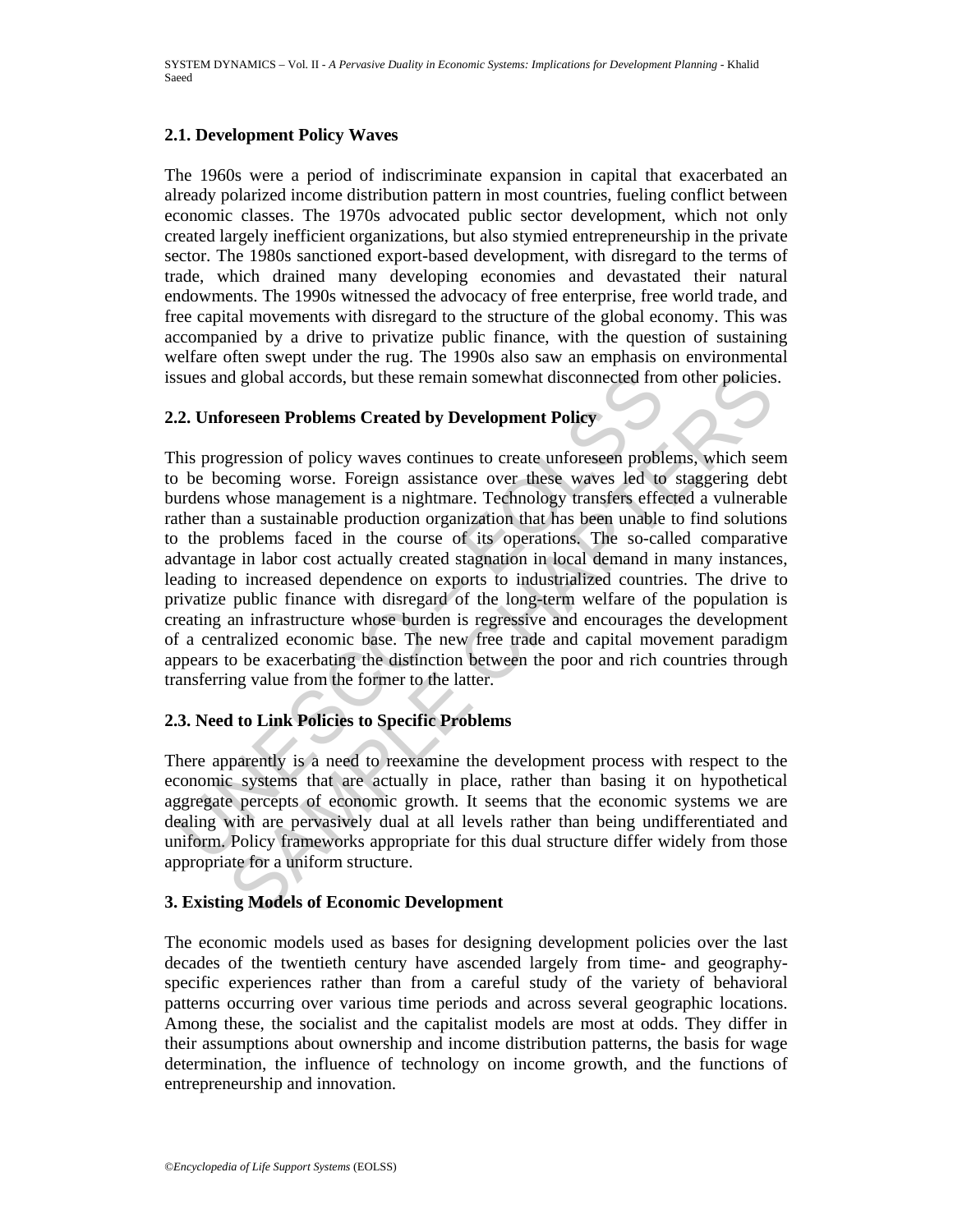# **3.1. The Marxist Model**

Marxist economic theory, which underpins the socialist model, assumes that ownership of capital resources is concentrated in a minority excluding the workers and that the majority of households receive no part of the profits. Thus, wage payments have a strong effect on household income. The Marxist theory views private ownership as a source of exploitation and postulates labor-wage rates determined by the consumption necessary for a worker to support production. The labor-wage rate is thus based on the real value of the commodities needed for a worker to subsist, which is more or less fixed, irrespective of the contribution of labor to the production process. Technological choices, which increase labor productivity, may only serve to increase the share of the surplus of product per unit of labor appropriated by the capitalist. Entrepreneurship is viewed as an asocial activity and innovation seen to originate from the need to boost the falling returns on capital. Based on these assumptions, the socialist system assigns control of the economy to the government.

# **3.2. The Neoclassical Model**

iewed as an asocial activity and innovation seen to originate from the lling returns on capital. Based on these assumptions, the socialis ontrol of the economy to the government.<br>
2. The Neoclassical economic theory, which is an asocial activity and innovation seen to originate from the need to boost the turns on capital. Based on these assumptions, the socialist system assign the economy to the government.<br> **Neoclassical Model**<br>
ical econom Neoclassical economic theory, which is the basis for the capitalist model is, on the other hand, silent on the ownership of capital resources, by default assuming it to be widely distributed. Thus, the labor-wage rate may bear little relationship to the income of households, who are also recipients of profits. It is assumed that private ownership of productive resources is a means for market entry, which creates unlimited potential for economic growth, although private investment is not subject to self-finance due to the presence of a perfect financial market. Neoclassical economic theory also postulates that short-run, labor-wage rates depend on worker availability, while they are determined in the long run by the marginal revenue product of labor. Neoclassical models of economic growth, however, often make the simplifying assumption that equilibrium continues to prevail in both factor and product markets over the course of growth. Thus, only minor fluctuations may occur in wages, profits, and prices in the short run, and these can be ignored. The belief in the existence of such equilibrium is further strengthened by the Keynesian argument for the ineffectiveness of market mechanisms due to the dependence of prices on long-term wage contracts and production plans that may not respond easily to short-run changes of the market. These mechanisms of wage determination imply that technological choices that increase labor productivity would have a positive effect on wage rates and household income, because they increase the marginal revenue product of labor. Furthermore, entrepreneurship is important for new entry into economic activity, and innovation is supposed to benefit society through increased productivity. With these assumptions, the capitalist system advocates minimal government intervention in the economy.

#### **3.3. The Revisionist Models**

There also exist a number of revisionist models of political economy that attempt to understand the nature of interdependence of the multiple subeconomies observed to coexist in many developing countries in violation of the theoretical premises of the neoclassical model, according to which all production factors must eventually move to the most efficient sector. These models often attribute the development of disparities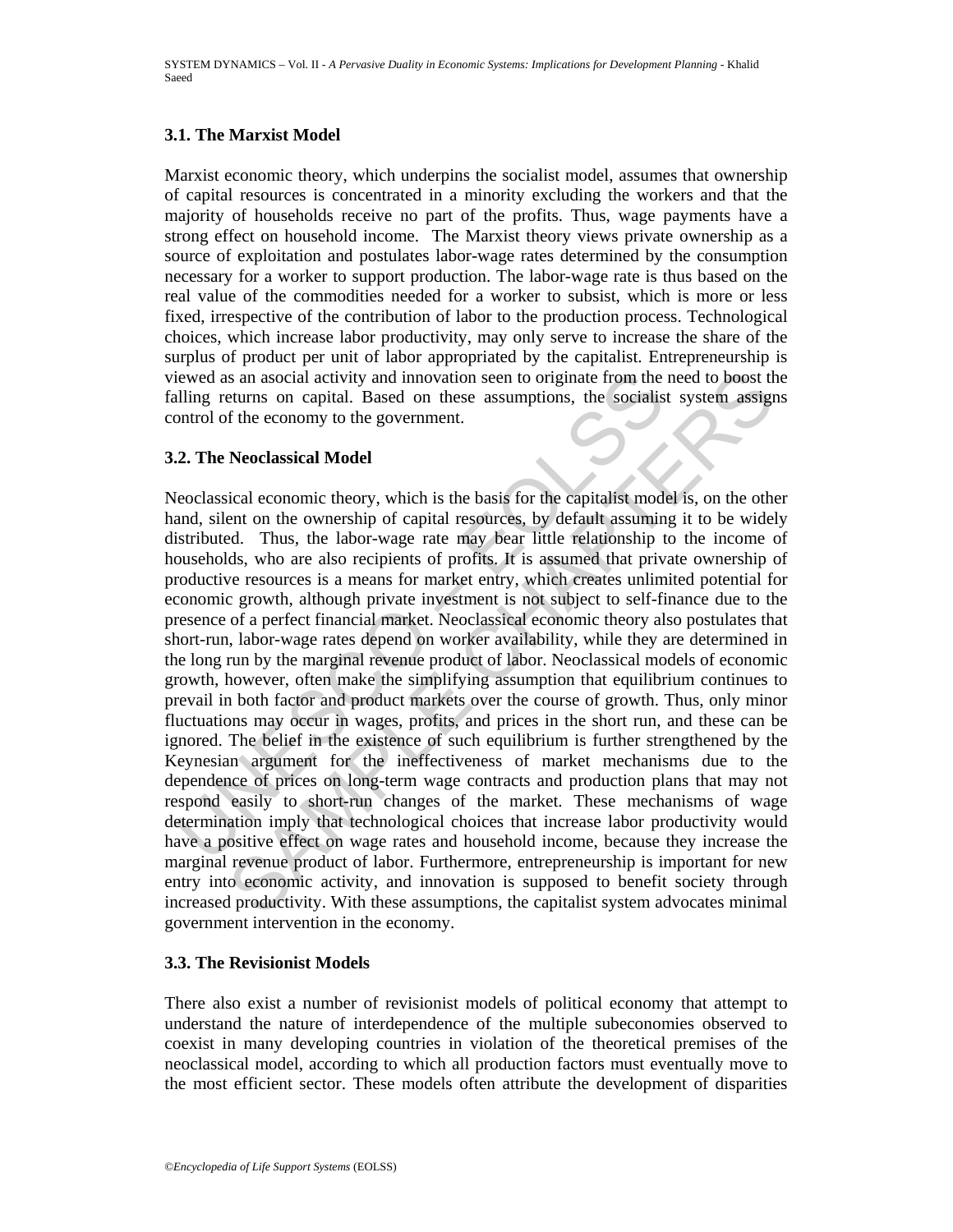among the various subeconomies to exploitive mechanisms that tend to maintain the upper hand of stronger influence groups. The revisionist analyses have largely led to making moral appeals for government policy to target the poor and the disadvantaged in its development efforts.

# **3.4. The Institutionalist Models**

Last, but not least, there are Institutionalist (sometimes also labeled as Post-Keynesian) economic models that advocate understanding behavioral relationships that actually exist and drive economic patterns actually experienced, albeit these models are largely qualitative and descriptive.

# **3.5. Limitations of Existing Models**

5. Limitations of Existing Models<br>
adeed, each economic system can be endorsed with the help of sovidence, and this has been fully exploited to fuel the traditional del<br>
eoclassical and Marxist economic schools. Interestin itations of Existing Models<br>cach cconomic system can be endorsed with the help of selected historics,<br>and this has been fully exploited to fuel the traditional debate between th<br>calcal and Marxist economic schools. Interes Indeed, each economic system can be endorsed with the help of selected historical evidence, and this has been fully exploited to fuel the traditional debate between the neoclassical and Marxist economic schools. Interesting artifacts of this debate include the normative theories of value suggested by each system to provide moral justifications for the various wage systems, which have little practical significance for development policy. This is unfortunate, since contradictions of evidence should clearly indicate the existence of fundamental organizational arrangements in the economic system, which are capable of creating the multiple behavioral patterns on which the various economic models are based. Once identified, such arrangements may also serve as entry points for the design of evolutionary changes in an existing pattern. To quote a notable Institutionalist economist, Professor Joan Robinson:

Each point of view bears the stamp of the period when it was conceived. Marx formed his ideas in the grim poverty of the forties. Marshal saw capitalism blossoming in peace and prosperities in the sixties. Keynes had to find an explanation for the morbid condition of "poverty in the midst of plenty" in the period between the wars. But each has significance for other times, for in so far as each theory is valid, it throws light upon essential characteristics of the system which have always been present in it and still have to be reckoned with.

# **4. A Model of Resource Allocation and Income Disbursement in a Dual Economic System**

Present-day developing economies are characterized by their duality. In each stage of their development, there often exist two subeconomies side by side. In the agricultural stage, large-scale commercial farms coexist with the small, self-employed, peasant sector. In the industrial stage, large, formal, industrial firms coexist with the selfemployed entrepreneurs in the self-employed sector. In the transition stage, this duality becomes more complex. The rural economy, in which large-scale commercial farmers coexist with the small, self-employed peasant sector, also coexists with the urban economy, in which large, formal, industrial firms coexist with the self-employed entrepreneurs in the self-employed sector. An aggregate formal sector, including the commercial farms in the rural sector and capitalist firms in the urban sector, attempts to maximize profit. On the other hand, an aggregate informal sector, including small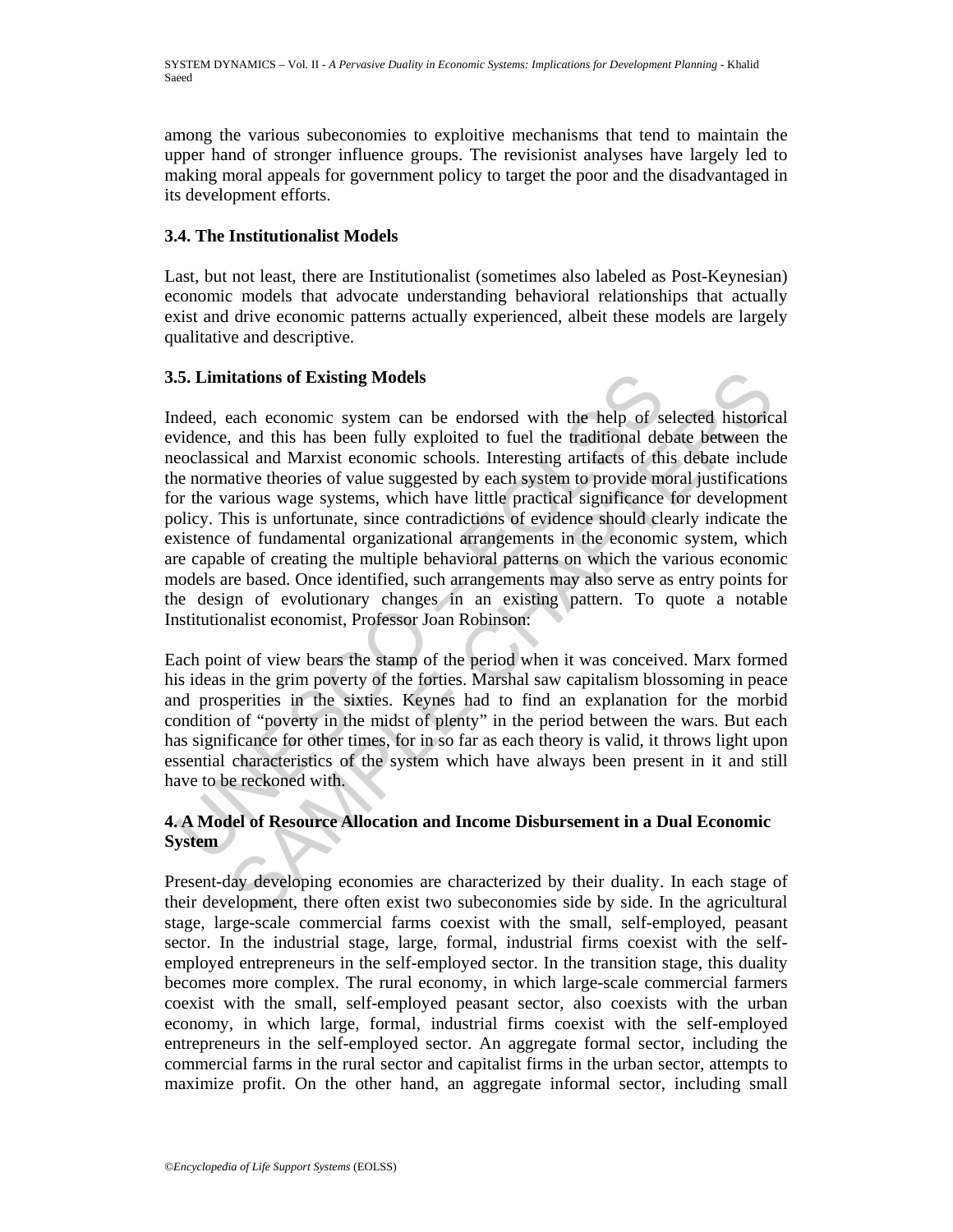peasant farms in the rural sector and informal family work units in the urban sector, attempts to maximize consumption. This classification has been referred to variously in the literature, for example, as formal and self-employed or commercial and peasant sectors, capitalist and worker sectors, capitalist and subsistence sectors, modern and traditional subeconomies, but all those contexts recognize the existence of an economic duality. Due to this duality, economic growth may not necessarily signal a general improvement in welfare, when the distribution of income in the dual economy and the transfer of value between the formal and self-employed sectors are also taken into consideration. Any policies implemented in the face of this duality would cause a reallocation of resources between the formal and the self-employed sectors. Neglecting this duality will give unexpected results, as has been borne out by experience.

# **4.1. Duality as a Conceptual Framework for a Policy Model**

1. Duality as a Conceptual Framework for a Policy Model<br>the concept of economic dualism has existed for almost half a c<br>nored in formal models, perhaps due to the modeling complex<br>anifests in the side-by-side existence of lity as a Conceptual Framework for a Policy Model<br>ccpt of cconomic dualism has existed for almost half a century, althoug<br>in formal models, perhaps due to the modeling complexity it entails.<br>So in the side-by-side existenc The concept of economic dualism has existed for almost half a century, although ignored in formal models, perhaps due to the modeling complexity it entails. It manifests in the side-by-side existence of a modern capitalist economy and a traditional informal economy in the developing countries. Its various forms include commercial and peasant farming in agricultural economies, formal and informal firms in industrial economies, and a modern industrial sector and a traditional agricultural sector in a national economy. It has been suggested that the side-by-side existence of advanced industrial economies and the developing economies is yet another manifestation of dualism at a global level. Well-meaning developmental instruments based on aggregate models of economic growth have been implemented in the face of this pervasive duality.

Although the concept of duality is now recognized in the economic literature, it has rarely been translated into a holistic model that should serve as an apparatus for a policy search for development. Such a model must incorporate the behavioral relations concerning saving, consumption, investment, wage determination, and disbursement of income recognized in the pioneering works on economic duality, although in a rather fragmented way. A system dynamics model developed by the author of this section integrates these various behavioral relations.



#### **Bibliography**

- - -

Chichilinsky G. (1994). North-South trade and the global environment. *American Economic* Review **84**(4), 851–874. [An attempt to model dependency relationships in North-South Trade.]